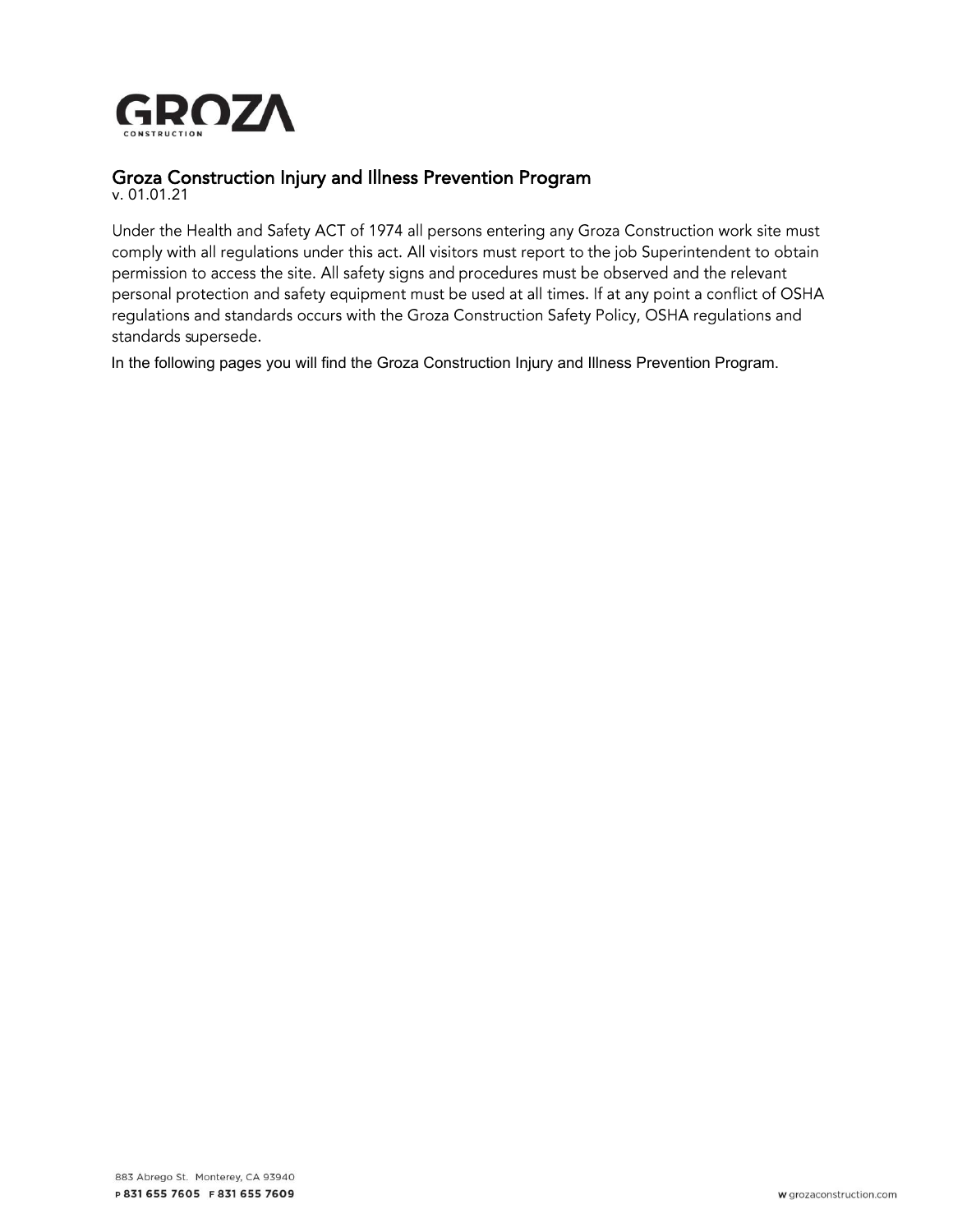# *Engstrom and West, Inc. DBA Groza Construction*

Prevention and Illiness (IIPP) **INJURY AND ILLNESS PREVENTION PROGRAM (IIPP)** 

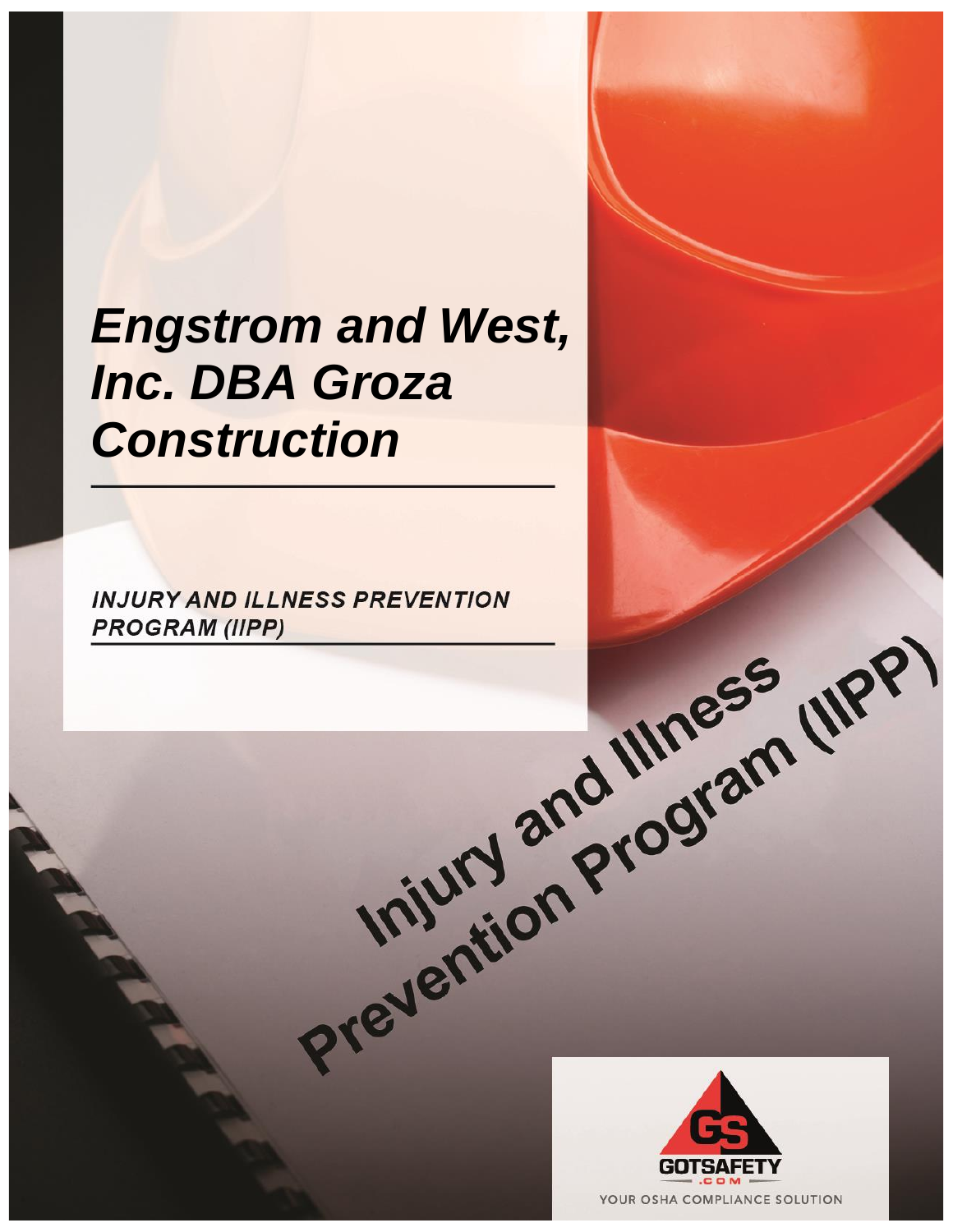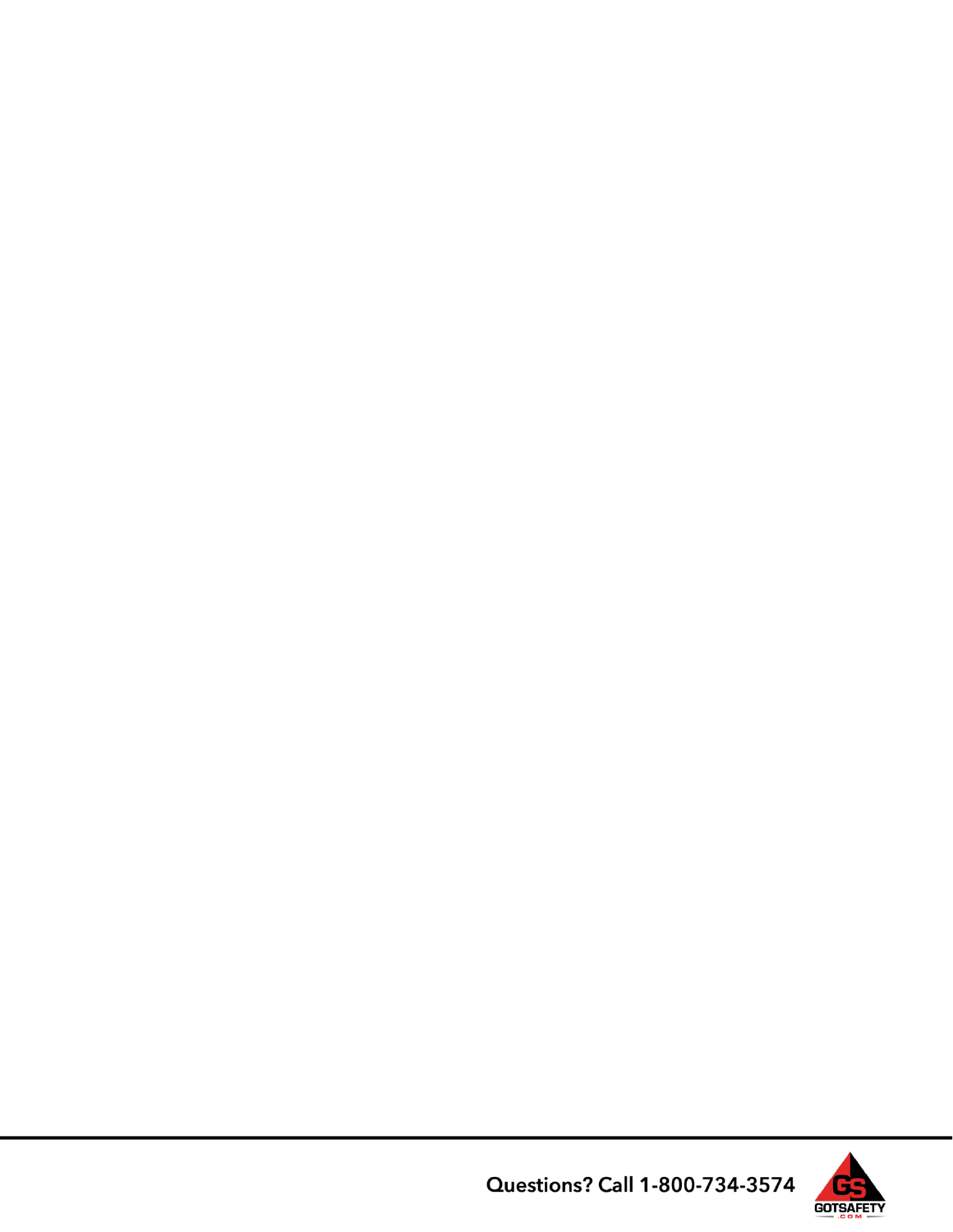| Section        |            | Page |  |  |  |
|----------------|------------|------|--|--|--|
| 1              |            |      |  |  |  |
| $\overline{2}$ | 2.1        |      |  |  |  |
|                | 2.2        |      |  |  |  |
|                | 2.3        |      |  |  |  |
| 3              |            |      |  |  |  |
| 4              |            |      |  |  |  |
|                | 4.1        |      |  |  |  |
|                | 4.2        |      |  |  |  |
|                | 4.3        |      |  |  |  |
|                | 4.4        |      |  |  |  |
|                | 4.5        |      |  |  |  |
| 5              |            |      |  |  |  |
|                | 5.1        |      |  |  |  |
|                | 5.2        |      |  |  |  |
|                | 5.3        |      |  |  |  |
|                | 5.4        |      |  |  |  |
| 6              |            |      |  |  |  |
|                | 6.1        |      |  |  |  |
|                | 6.2        |      |  |  |  |
|                | 6.3        |      |  |  |  |
| 7              |            |      |  |  |  |
|                | 7.1        |      |  |  |  |
|                | 7.2        |      |  |  |  |
|                |            |      |  |  |  |
| 8              |            |      |  |  |  |
|                | 8.1<br>8.2 |      |  |  |  |
|                | 8.3        |      |  |  |  |
|                | 8.4        |      |  |  |  |
|                | 8.5        |      |  |  |  |
|                | 8.6        |      |  |  |  |
|                |            |      |  |  |  |
| 9              |            |      |  |  |  |
|                | 9.1        |      |  |  |  |
|                | 9.2        |      |  |  |  |
|                | 9.3        |      |  |  |  |
| 10             |            |      |  |  |  |
|                | 10.1       |      |  |  |  |
|                | 10.2       |      |  |  |  |

# **TABLE OF CONTENTS**

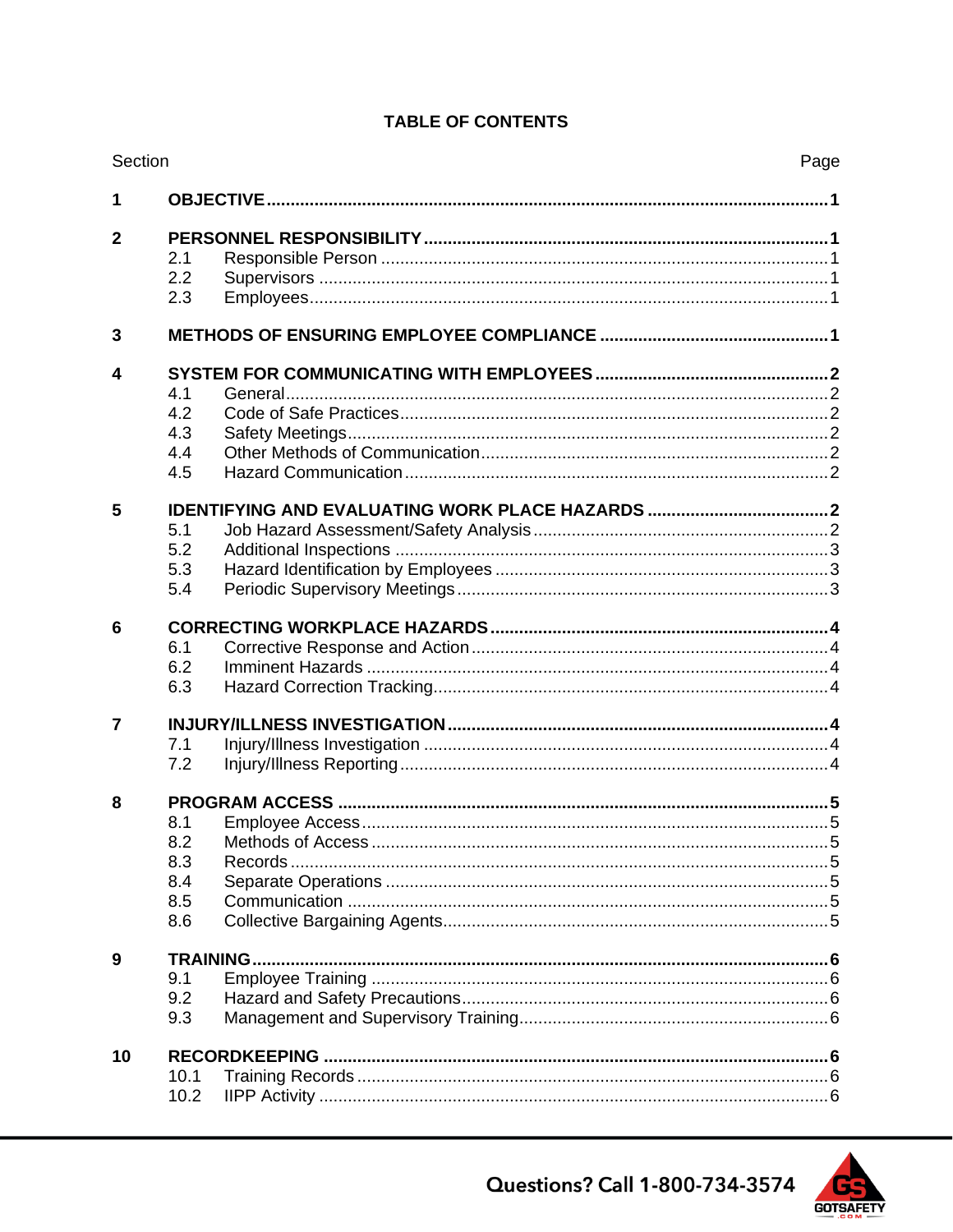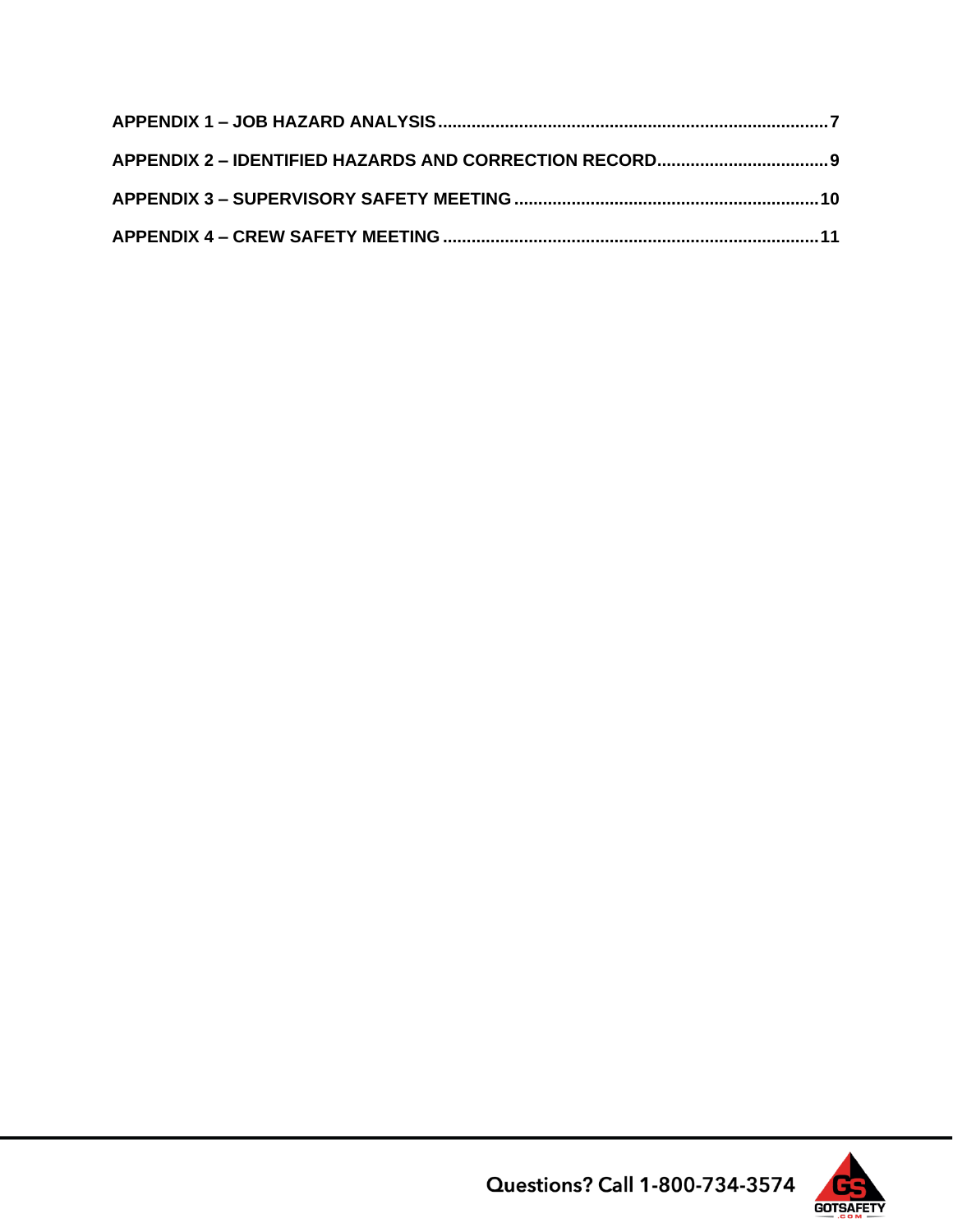## <span id="page-5-0"></span>**1 OBJECTIVE**

Engstrom and West, Inc. DBA Groza Construction has adopted this Injury and Illness Prevention Program to establish the minimum safety orders for securing safety in the workplace. Compliance with these orders may not in itself prevent occupational injuries or diseases, but will provide a safe environment which is a fundamental prerequisite in controlling injuries and illness. These orders are designed and consistent with the standards set forth under the California Code of Regulations, Title 8, Section 1509.

# <span id="page-5-2"></span><span id="page-5-1"></span>**2 PERSONNEL RESPONSIBILITY**

#### **2.1 Responsible Person**

Engstrom and West, Inc. DBA Groza Construction has designated Cody West with the authority and responsibility for the implementation of the Injury and Illness Prevention Program (IIPP). Cody West is responsible for:

- a. Establishment and enforcement of all workplace policies for a safe and healthful work environment;
- b. Designation of supervisory and management personnel to assist in the enforcement and supervision of company policies and orders within the IIPP;
- c. Maintaining records pertaining to the program; and
- d. Maintaining, reviewing and updating the IIPP at least annually.

#### <span id="page-5-3"></span>**2.2 Supervisors**

- 2.2.1 All supervisors have the responsibility of ensuring that employees under their direct supervision are complying with all company procedures.
- 2.2.2 When employees fail to follow company safety procedures, it is the supervisor's responsibility to dispense disciplinary action that is in accordance with company policy.

#### <span id="page-5-4"></span>**2.3 Employees**

All employees have the responsibility for complying with safe and healthful work practices, including applicable regulations, company policies and department safety procedures. Employees who fail to follow these safe work practices will be subject to disciplinary action, up to and including termination.

# <span id="page-5-5"></span>**3 METHODS OF ENSURING EMPLOYEE COMPLIANCE**

Methods for ensuring that employees comply with safe and healthy work practices may include one or a combination of the following:

- a. Recognition and noted performance evaluation of employees who follow safe and healthful work practices,
- b. Training and retraining programs,
- c. Disciplinary action, or
- d. Any other such means to encourage compliance.

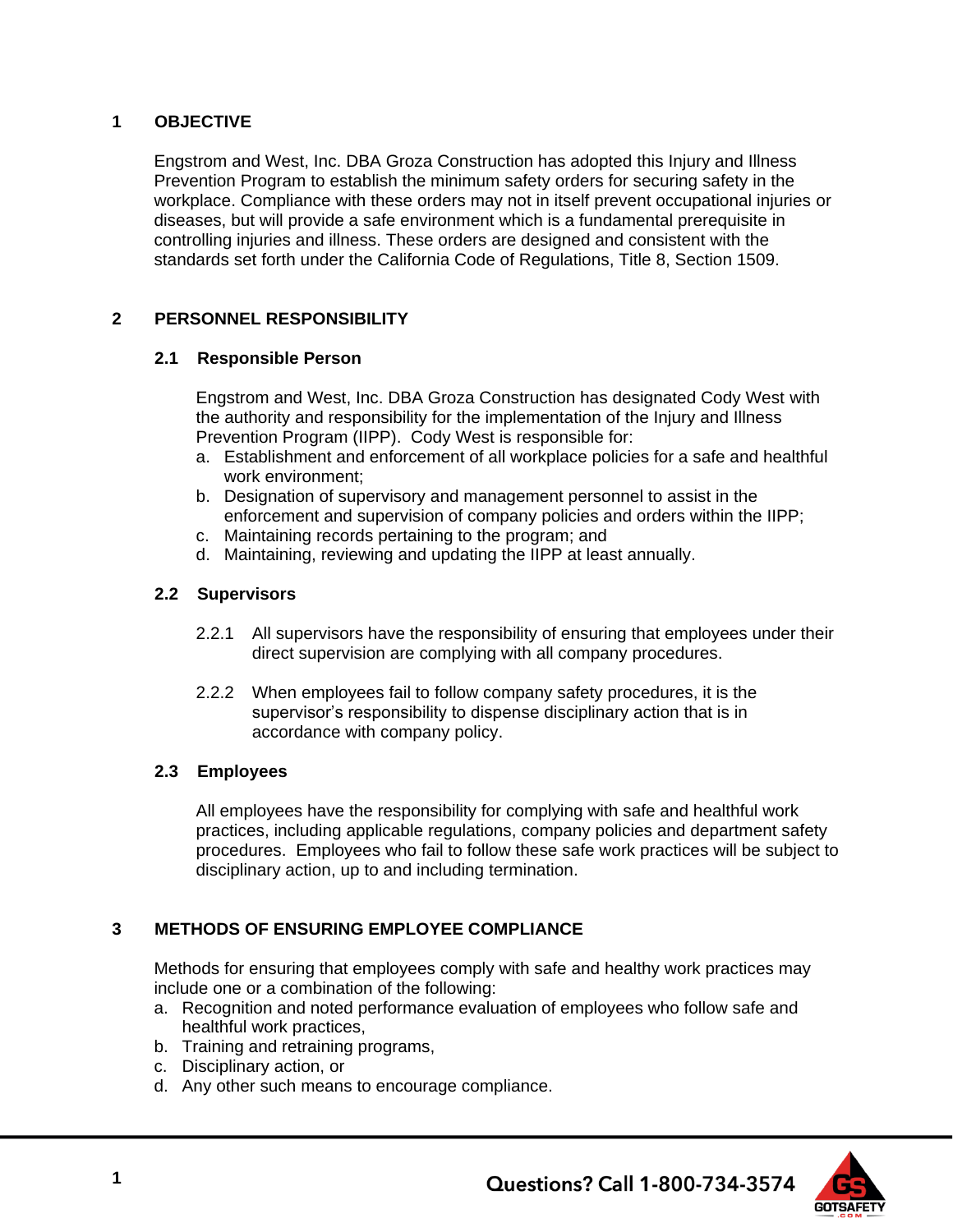# <span id="page-6-1"></span><span id="page-6-0"></span>**4 SYSTEM FOR COMMUNICATING WITH EMPLOYEES**

#### **4.1 General**

Employees will be communicated through a form readily understandable on matters relating to occupational safety and health. In addition, all employees are encouraged to communicate safety concerns to their supervisor without fear of reprisal.

#### <span id="page-6-2"></span>**4.2 Code of Safe Practices**

Code of safe work practices which relate to company operations will be adopted and utilized. The codes of safe work practices will be posted at a conspicuous location at each job site office or be provided to each supervisory employee who will have it readily available.

#### <span id="page-6-3"></span>**4.3 Safety Meetings**

Supervisory employees will conduct safety meetings, or equivalent, with their crews at least every 10 working days to emphasize safety.

*Note: Supervisors may use the form found in Appendix 4 to document these meetings.*

#### <span id="page-6-4"></span>**4.4 Other Methods of Communication**

Employees will be informed through one or a combination of the following methods:

- a. Company safety handbook;
- b. Training programs,
- c. Postings/Written communications,
- d. Anonymous notification by employees about hazards, or
- e. Any other means that ensures communication with employees.

#### <span id="page-6-5"></span>**4.5 Hazard Communication**

Employees will be provided access to hazard information pertinent to their work assignments. Information concerning the health and safety hazards of tasks performed by department staff will be available from several sources. These sources include, but are not limited to Safety Data Sheets (SDSs), equipment operating manuals, container labels and work area warning postings.

#### <span id="page-6-7"></span><span id="page-6-6"></span>**5 IDENTIFYING AND EVALUATING WORK PLACE HAZARDS**

#### **5.1 Job Hazard Assessment/Safety Analysis**

5.1.1 Initial Assessment

Prior to the presence of its employees, a Engstrom and West, Inc. DBA Groza Construction supervisor will make a thorough survey of the conditions of the site to determine, so far as practicable, the predictable hazards to employees and the kind and extent of safeguards necessary to conduct the work in a safe manner.

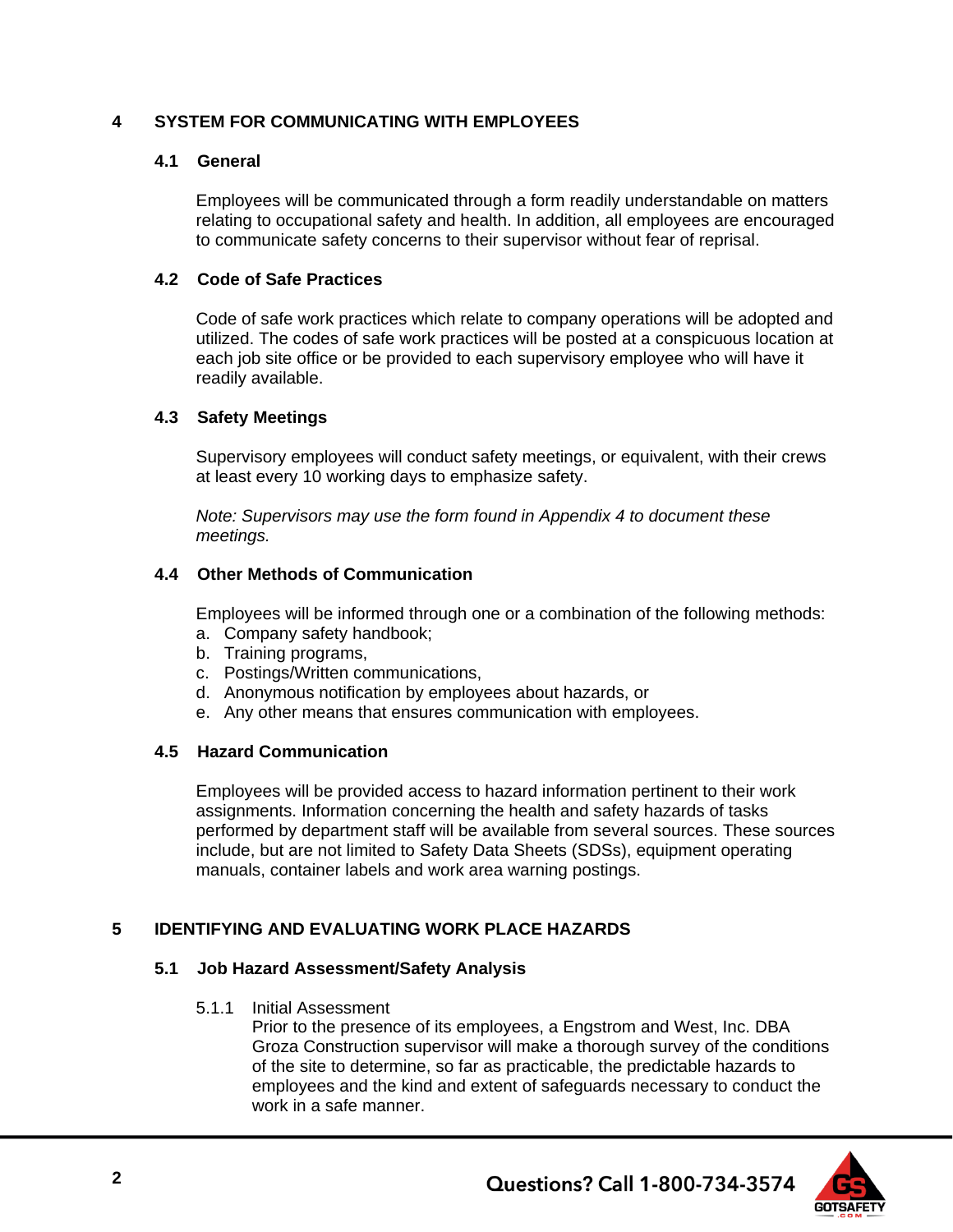5.1.2 Additional Assessments

A hazard assessment may be conducted to review workplace conditions, as well as potential hazards that might not be recognized otherwise. Hazard assessments may be performed:

- a. When new processes are implemented; and
- b. When new materials and/or equipment are introduced in the workplace.

*NOTE: These job hazard assessments may be recorded using the Job Hazard Analysis form located in Appendix 1.*

#### <span id="page-7-0"></span>**5.2 Additional Inspections**

Periodic inspections will be performed and recorded to identify and evaluate hazards: a. When this program is first established;

- b. On a weekly basis;
- c. Whenever new substances, processes, procedures, or equipment are introduced to the workplace that represent a new occupational safety and health hazard; and
- d. Whenever management is made aware of a new or previously unrecognized hazard.

*Note: Inspectors may utilize the form found in Appendix 2 to document their findings.*

#### <span id="page-7-1"></span>**5.3 Hazard Identification by Employees**

- 5.3.1 Employees are often the first to recognize hazards. All employees are required to actively participate in safe practices, which may include one or a combination of the following:
	- a. Immediate notification of hazards to immediate supervisors and/or upper management;
	- b. Stopping the work that is causing the hazard;
	- c. Submission of work orders to the maintenance department for those hazards; and
	- d. Submission of safety suggestions.
- 5.3.2 Employees are assured that management will guard against reprisals and will take positive steps to correct those potential hazards or workplace injuries that are brought to their attention.

#### <span id="page-7-2"></span>**5.4 Periodic Supervisory Meetings**

Periodic meetings of supervisory members will be held under the direction of management for the discussion of safety problems and accidents that have occurred. Management may use the form found in Appendix 3 to document these meetings.

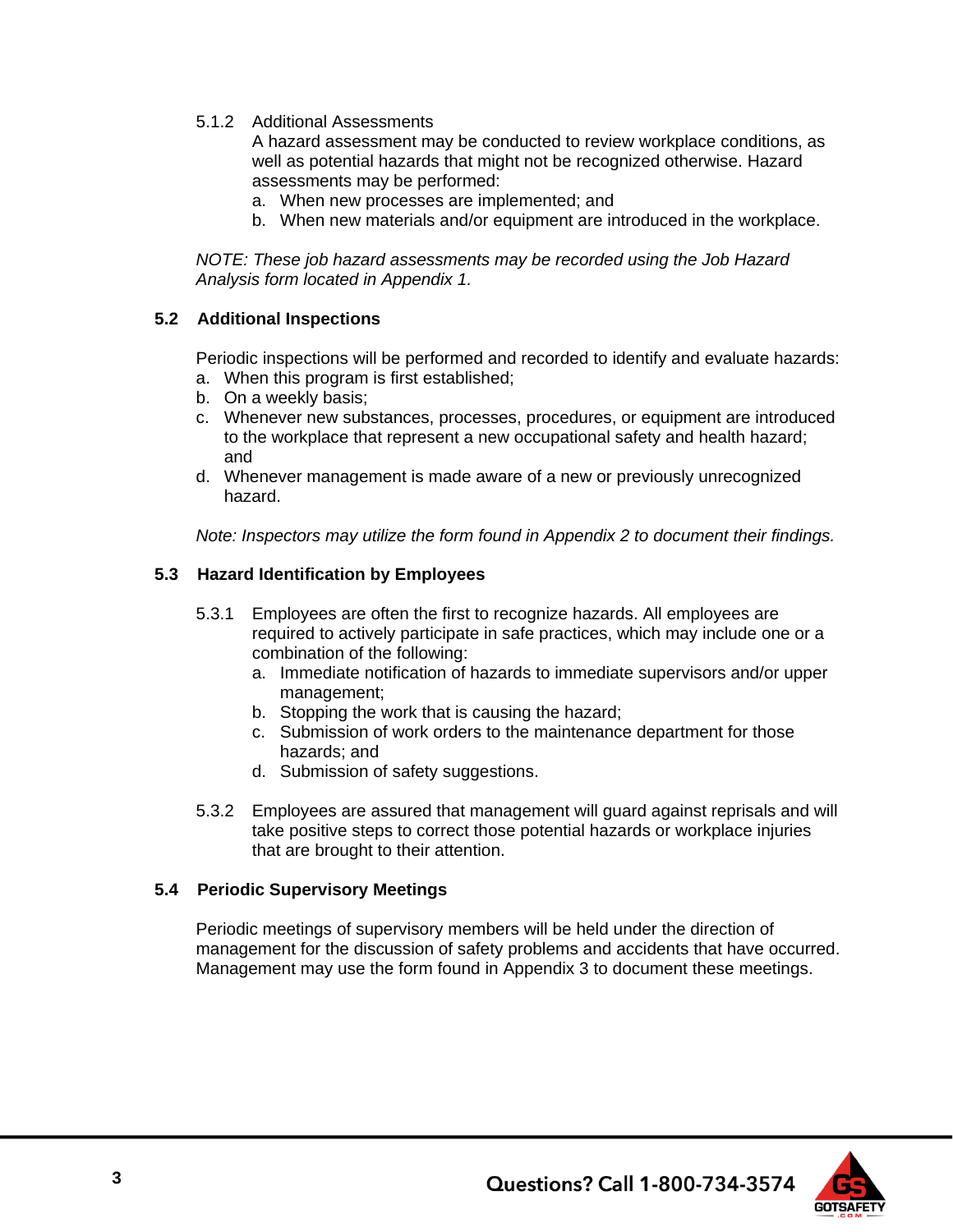# <span id="page-8-1"></span><span id="page-8-0"></span>**6 CORRECTING WORKPLACE HAZARDS**

#### **6.1 Corrective Response and Action**

Hazards discovered either as a result of a scheduled periodic inspection or during normal operations will be corrected when observed or discovered. The methods and/or procedures for correcting unsafe or unhealthy conditions, work practices and work procedures will be executed by designated personnel in a timely manner based on the severity of the hazard. The designated personnel responsible for the completion of remedial action and follow-up will be required to document the processes taken.

#### <span id="page-8-2"></span>**6.2 Imminent Hazards**

When an imminent hazard exists, which cannot be immediately abated without endangering employee(s) and/or property, all exposed personnel will be removed from the area except those necessary to correct the existing condition. Employees necessary to correct the hazardous condition will be provided the necessary safeguards.

#### <span id="page-8-3"></span>**6.3 Hazard Correction Tracking**

The actions taken to correct an identified hazard will be tracked to ensure success.

#### <span id="page-8-5"></span><span id="page-8-4"></span>**7 INJURY/ILLNESS INVESTIGATION**

#### **7.1 Injury/Illness Investigation**

Designated personnel, or a team of personnel, will be responsible to perform injury/illness investigations. Investigation processes will be utilized to determine and correct the cause(s) of the accident/incident. General procedures that may be used include:

- a. Interviewing Injured personnel and witnesses;
- b. Examining the injured employee's workstation for causative factors;
- c. Reviewing established procedures to ensure they are adequate and were followed;
- d. Reviewing training records of affected employees;
- e. Determining all contributing causes to incident/accident;
- f. Taking corrective actions to prevent the incident/accident from reoccurring; and
- g. Recording all findings and actions taken.

#### <span id="page-8-6"></span>**7.2 Injury/Illness Reporting**

At the conclusion of each injury/illness investigation, an injury/illness report will be created and archived. The designated investigation personnel will refer to the Accident/Incident Investigation Program for further instruction and requirements.

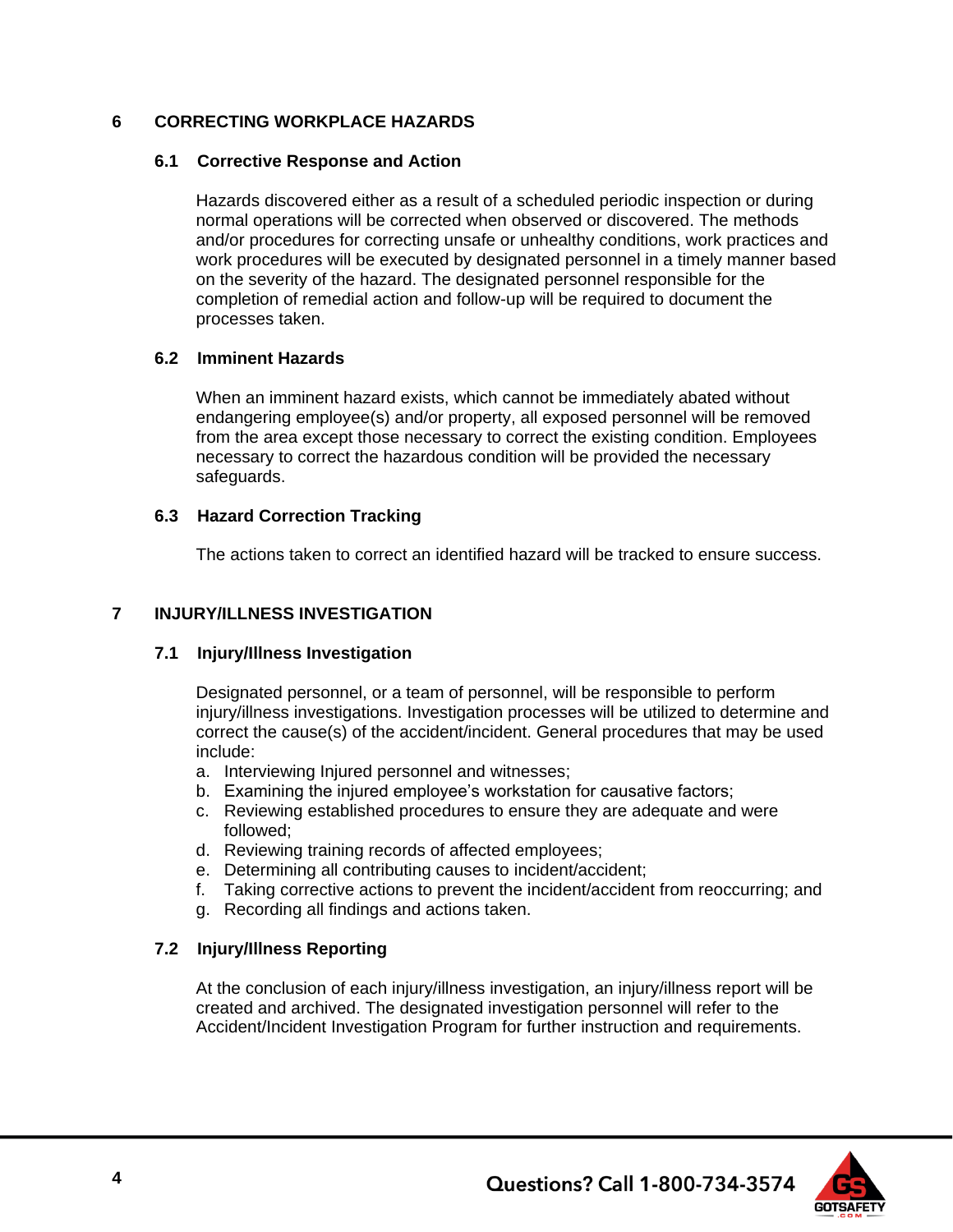# <span id="page-9-1"></span><span id="page-9-0"></span>**8 PROGRAM ACCESS**

#### **8.1 Employee Access**

All employees will have either in person or printed copy access to the program.

#### <span id="page-9-2"></span>**8.2 Methods of Access**

Access will be provided by doing one of the following:

- 8.2.1 Access will be provided in a reasonable time, place, and manner, but in no event, later than 5 business days after the request for access has been received from an employee or designated representative. Designated representatives must submit a written authorization with their request for access to the program that contains the name and signature of the employee who they are representing, the date of the request, the designated representative's name (either the individual or organization), and the date upon which the request will expire if it is less than 1 year.
	- a. A free printed copy of the program will be provided to the requesting employee or designated representative, unless the employee or designated representative agrees to receive an electronic copy.
	- b. A reasonable, non-discriminatory reproduction charge for additional copies may be imposed after the first printed copy is requested if an employee or designated representative request additional copies of the program within 1 year of the previous request and the program has not been updated with new information since the printed copy was provided.
- 8.2.2 Unobstructed access through a company server or website, which allows an employee to review, print, and email the current version of the Program.

#### <span id="page-9-3"></span>**8.3 Records**

Such program access request need not include any of the records of the steps taken to implement and maintain the written program.

#### <span id="page-9-4"></span>**8.4 Separate Operations**

Access may be limited to the program or programs applicable to the employee requesting the program if there are distinctly different and separate operations that have different programs.

#### <span id="page-9-5"></span>**8.5 Communication**

All employees will be informed of their right and procedure to access the program.

#### <span id="page-9-6"></span>**8.6 Collective Bargaining Agents**

Nothing in Section 8 is intended to preclude employees and collective bargaining agents from collectively bargaining to obtain access to information in addition to that available under Section 8.

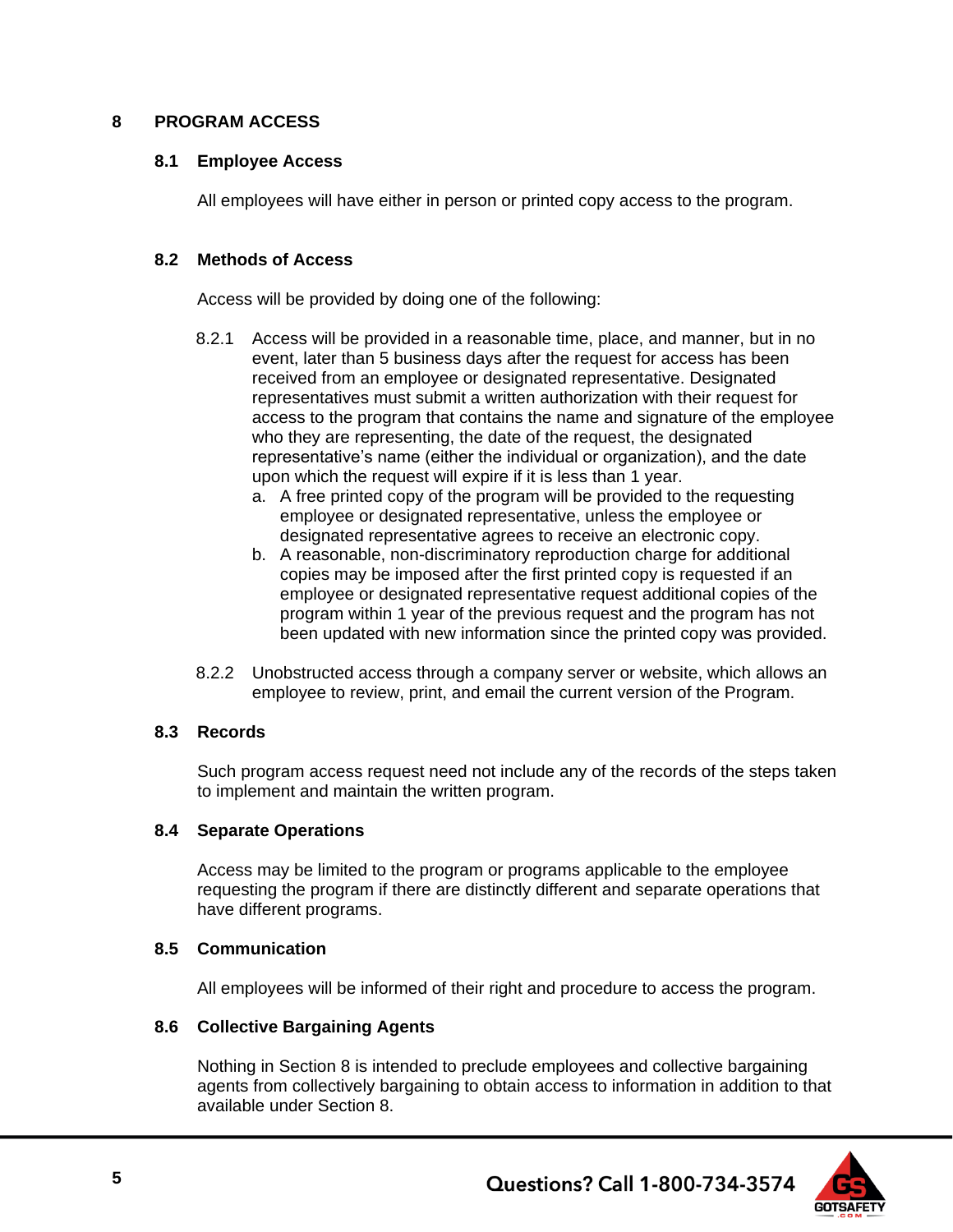# <span id="page-10-1"></span><span id="page-10-0"></span>**9 TRAINING**

#### **9.1 Employee Training**

Training and instruction will be provided, along with specific procedures and hazard awareness associated with the duties to be performed:

- a. When this program is first established;
- b. To all new employees;
- c. To all employees given new job assignments for which training has not previously been received;
- d. Whenever new substances, processes, procedures or equipment are introduced to the workplace and represent a new hazard; and
- e. Whenever a new or previously unrecognized hazard is made aware.

#### <span id="page-10-2"></span>**9.2 Hazard and Safety Precautions**

When workers are first employed, they will be given instructions regarding the hazards and safety precautions applicable to the type of work in question and directed to read the Code of Safe Practices.

In addition, where employees are subject to known job site hazards, such as, flammable liquids and gases, poisons, caustics, harmful plants and animals, toxic materials, confined spaces, etc., they will be instructed in the recognition of the hazard, in the procedures for protecting themselves from injury, and in the first aid procedure in the event of injury.

# <span id="page-10-3"></span>**9.3 Management and Supervisory Training**

Additional training will be provided for management and supervisors to familiarize themselves with the safety and health hazards to which employees under their immediate direction and control may be exposed.

#### <span id="page-10-5"></span><span id="page-10-4"></span>**10 RECORDKEEPING**

#### **10.1 Training Records**

Documentation of all safety and health training for each employee will be maintained. Training records will include, employee name or other identifier, training dates, type(s) of training, and training providers. This documentation will be maintained for at least 3 years.

#### <span id="page-10-6"></span>**10.2 IIPP Activity**

Records documenting all IIPP activity will be kept and maintained for at least 3 years, including records of scheduled and periodic inspections to identify unsafe conditions and work practices. These records will include:

- a. Person(s) conducting the inspection,
- b. The unsafe conditions and work practices that have been identified; and
- c. The action taken to correct the identified unsafe conditions and work practices.

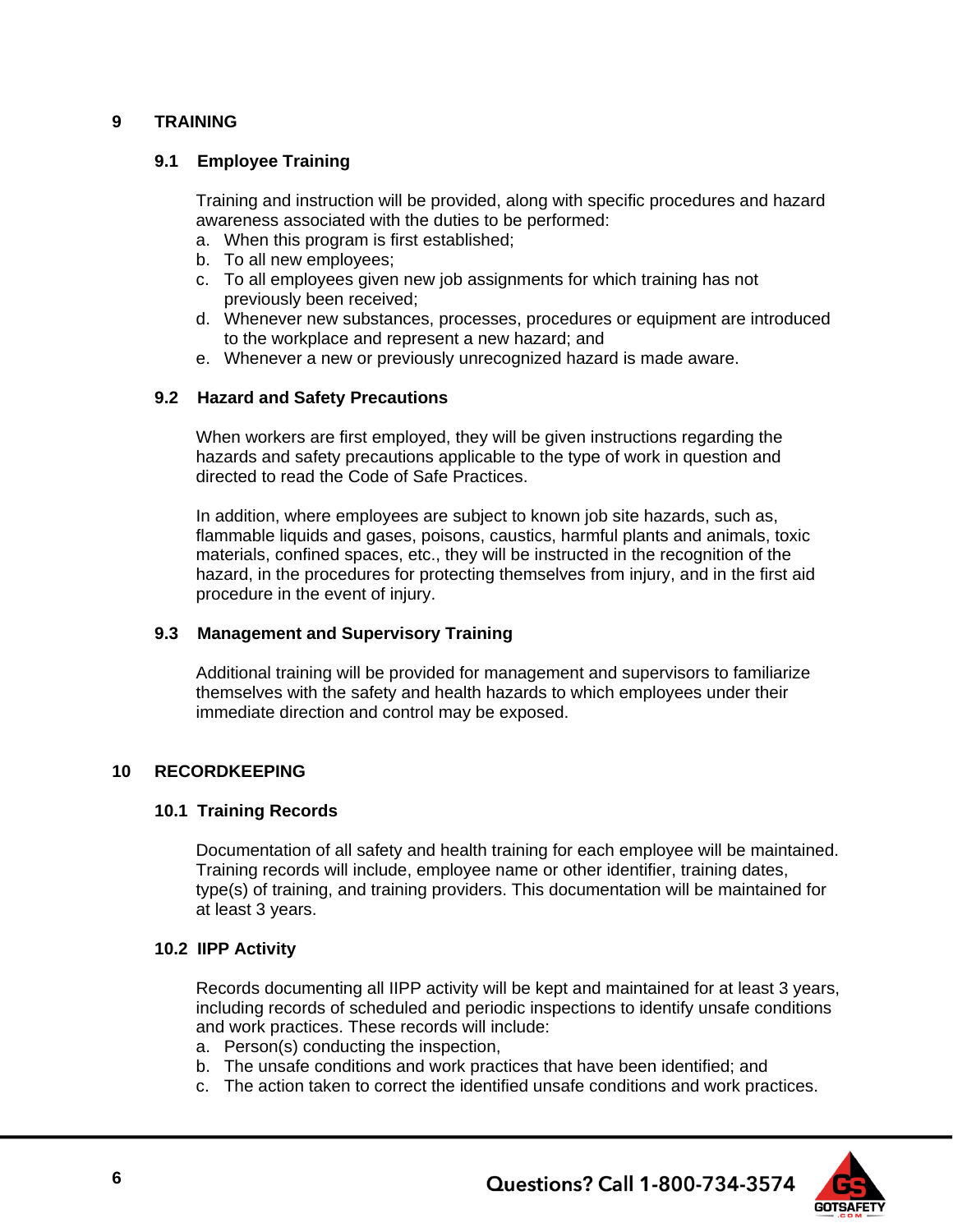# **APPENDIX 1 – JOB HAZARD ANALYSIS**

<span id="page-11-0"></span>

| <b>Company Name:</b>                                                                                            |                                                                                |                                                                                |  |
|-----------------------------------------------------------------------------------------------------------------|--------------------------------------------------------------------------------|--------------------------------------------------------------------------------|--|
| <b>Task Hazard Analysis</b>                                                                                     | <b>Box A - Hazards</b>                                                         |                                                                                |  |
|                                                                                                                 |                                                                                | $\Box$ is the employee working with sharp or rough materials that require PPE? |  |
| Task:                                                                                                           |                                                                                | $\Box$ Can any body part get caught in, struck by or caught between objects?   |  |
|                                                                                                                 | $\Box$ Can pushing, pulling, lifting, bending or twisting cause strain?        |                                                                                |  |
| Foreman: 2008 2012 2022 2022 2023 2024 2022 2022 2023 2024 2022 2023 2024 2022 2023 2024 2022 2023 2024 2022 20 | $\Box$ Do tools, machines or equipment present any hazards?                    |                                                                                |  |
|                                                                                                                 | $\Box$ Can the worker slip, trip or fall?                                      |                                                                                |  |
| <b>Break Task Into Steps</b>                                                                                    | $\Box$ Is special training needed? (forklift, scaffold, powder actuated tools) |                                                                                |  |
| 1.                                                                                                              | $\Box$ Are there flammable, explosive or electrical hazards?                   |                                                                                |  |
| 2.                                                                                                              | $\Box$ Fall hazard from one level to another to same level?                    |                                                                                |  |
| 3.                                                                                                              | $\Box$ Is excessive noise or vibration a problem?                              |                                                                                |  |
| $\overline{4}$ .                                                                                                | $\Box$ is there a danger from falling objects?                                 |                                                                                |  |
| 5.                                                                                                              | $\Box$ is lighting a problem?                                                  |                                                                                |  |
| 6.                                                                                                              | $\Box$ Can weather conditions affect safety?                                   |                                                                                |  |
| 7.                                                                                                              | Are permits required? (hot work, confined space, etc.)                         |                                                                                |  |
| 8.                                                                                                              | $\Box$ Contact with acids, toxic of caustics? (SDS)                            |                                                                                |  |
| 9.                                                                                                              | $\Box$ Will there be exposure to dusts, fumes or mists? (SDS)                  |                                                                                |  |
| 10.                                                                                                             | <b>Box B - PPE (Personal Protective Equipment)</b>                             |                                                                                |  |
| Hazards Associated with Steps (Box A, check those that exist)                                                   | Glasses                                                                        | Harnesses                                                                      |  |
| 1.                                                                                                              | $\sqcap$ Hard Hats                                                             | $\Box$ Respirators                                                             |  |
| 2.                                                                                                              | $\Box$ Vests                                                                   | $\sqcap$ Dust Masks                                                            |  |
| 3.                                                                                                              | Work Boots                                                                     | $\Box$ Gloves                                                                  |  |
| 4.                                                                                                              | <b>Print Name</b>                                                              | <b>Signature</b>                                                               |  |
| 5.                                                                                                              |                                                                                |                                                                                |  |
| Safe Work Practices/PPE (See Box B, check those that exist)                                                     |                                                                                |                                                                                |  |
| 1.                                                                                                              |                                                                                |                                                                                |  |
| 2.                                                                                                              |                                                                                |                                                                                |  |
| 3.                                                                                                              |                                                                                |                                                                                |  |
| 4.                                                                                                              |                                                                                |                                                                                |  |
| 5.                                                                                                              |                                                                                |                                                                                |  |

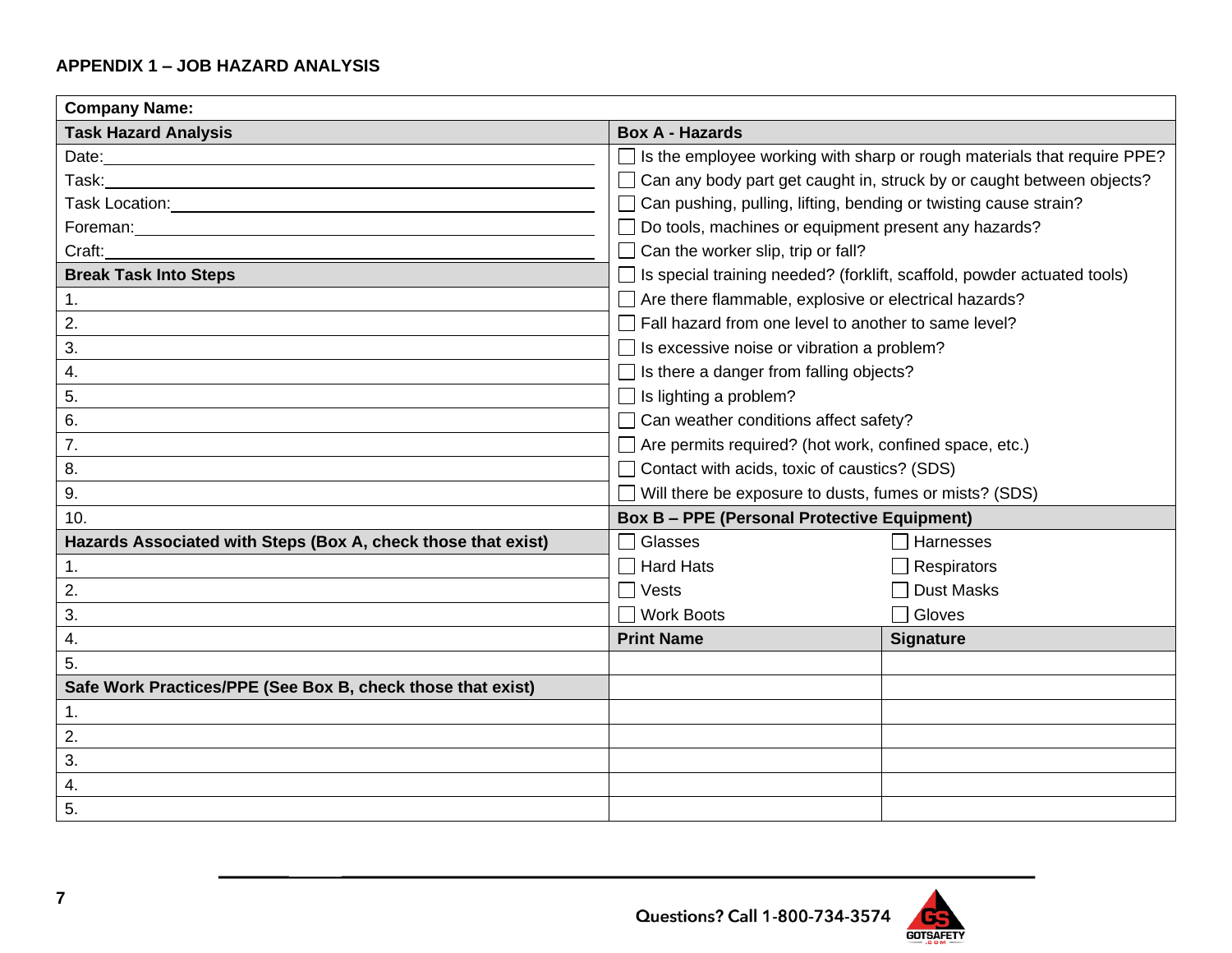# **JOB HAZARD ANALYSIS (Page 2)**

| <b>Contractor Name:</b> |            |                    |            |
|-------------------------|------------|--------------------|------------|
| Date:                   |            |                    |            |
| <b>Print Name:</b>      | Signature: | <b>Print Name:</b> | Signature: |
|                         |            |                    |            |
|                         |            |                    |            |
|                         |            |                    |            |
|                         |            |                    |            |
|                         |            |                    |            |
|                         |            |                    |            |
|                         |            |                    |            |
|                         |            |                    |            |
|                         |            |                    |            |
|                         |            |                    |            |
|                         |            |                    |            |
|                         |            |                    |            |
|                         |            |                    |            |
|                         |            |                    |            |
|                         |            |                    |            |
|                         |            |                    |            |
|                         |            |                    |            |
|                         |            |                    |            |
|                         |            |                    |            |
|                         |            |                    |            |
|                         |            |                    |            |
|                         |            |                    |            |
|                         |            |                    |            |
|                         |            |                    |            |
|                         |            |                    |            |
|                         |            |                    |            |
|                         |            |                    |            |
|                         |            |                    |            |

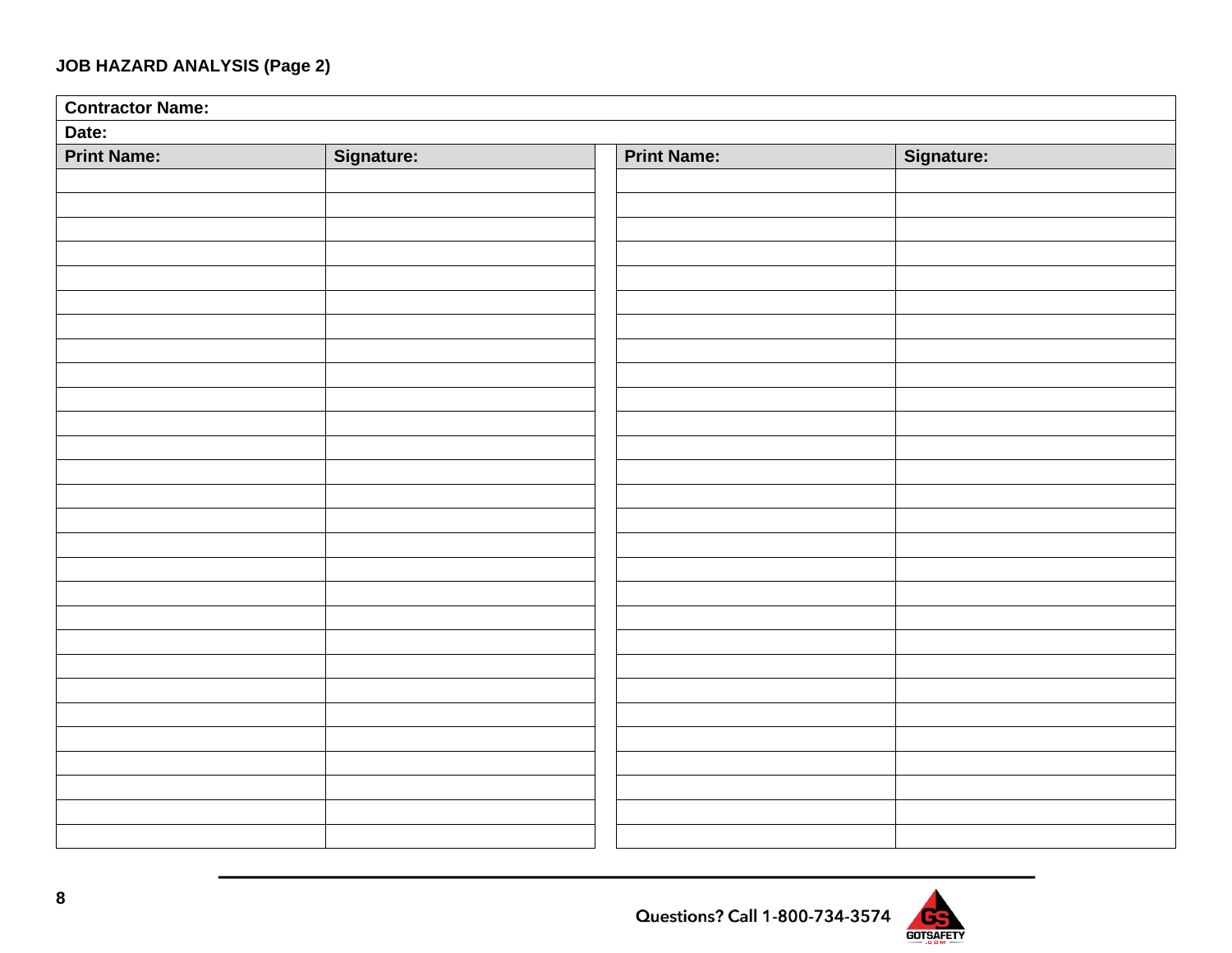# **APPENDIX 2 – IDENTIFIED HAZARDS AND CORRECTION RECORD**

Date of Inspection: <u>contact the contract of the contract of the contract of the contract of the contract of</u>

Inspector(s):

<span id="page-13-0"></span>

| <b>Unsafe Condition/</b><br><b>Work Practice</b> | <b>Location</b> | <b>Corrective Action</b><br>Implemented | <b>Person</b><br><b>Responsible for</b><br>Implementation | <b>Date</b><br>Implemented | <b>Corrective</b><br><b>Action</b><br><b>Effective?</b> | <b>Additional</b><br><b>Actions</b><br><b>Required</b> |
|--------------------------------------------------|-----------------|-----------------------------------------|-----------------------------------------------------------|----------------------------|---------------------------------------------------------|--------------------------------------------------------|
|                                                  |                 |                                         |                                                           |                            | $\Box$ Yes $\Box$ No                                    |                                                        |
|                                                  |                 |                                         |                                                           |                            | $\Box$ Yes $\Box$ No                                    |                                                        |
|                                                  |                 |                                         |                                                           |                            | $\Box$ Yes $\Box$ No                                    |                                                        |
|                                                  |                 |                                         |                                                           |                            | $\Box$ Yes $\Box$ No                                    |                                                        |
|                                                  |                 |                                         |                                                           |                            | Yes $\Box$ No<br>$\mathbf{I}$                           |                                                        |
|                                                  |                 |                                         |                                                           |                            | Yes $\Box$ No<br>$\cup$                                 |                                                        |
|                                                  |                 |                                         |                                                           |                            | $\Box$ Yes $\Box$ No                                    |                                                        |
|                                                  |                 |                                         |                                                           |                            | $\Box$ Yes $\Box$ No                                    |                                                        |
|                                                  |                 |                                         |                                                           |                            | Yes $\Box$ No<br>$\blacksquare$                         |                                                        |
|                                                  |                 |                                         |                                                           |                            | Yes $\Box$ No<br>$\mathbf{L}$                           |                                                        |
|                                                  |                 |                                         |                                                           |                            | Yes $\Box$ No<br><u>( j </u>                            |                                                        |
|                                                  |                 |                                         |                                                           |                            | Yes $\Box$ No<br>$\mathbf{L}$                           |                                                        |
|                                                  |                 |                                         |                                                           |                            | Yes $\Box$ No<br>$\mathbf{I}$                           |                                                        |
|                                                  |                 |                                         |                                                           |                            | Yes $\Box$ No                                           |                                                        |
|                                                  |                 |                                         |                                                           |                            | Yes $\Box$ No                                           |                                                        |
|                                                  |                 |                                         |                                                           |                            | Yes $\Box$ No                                           |                                                        |
|                                                  |                 |                                         |                                                           |                            | $\Box$ Yes $\Box$ No                                    |                                                        |

Additional Notes:

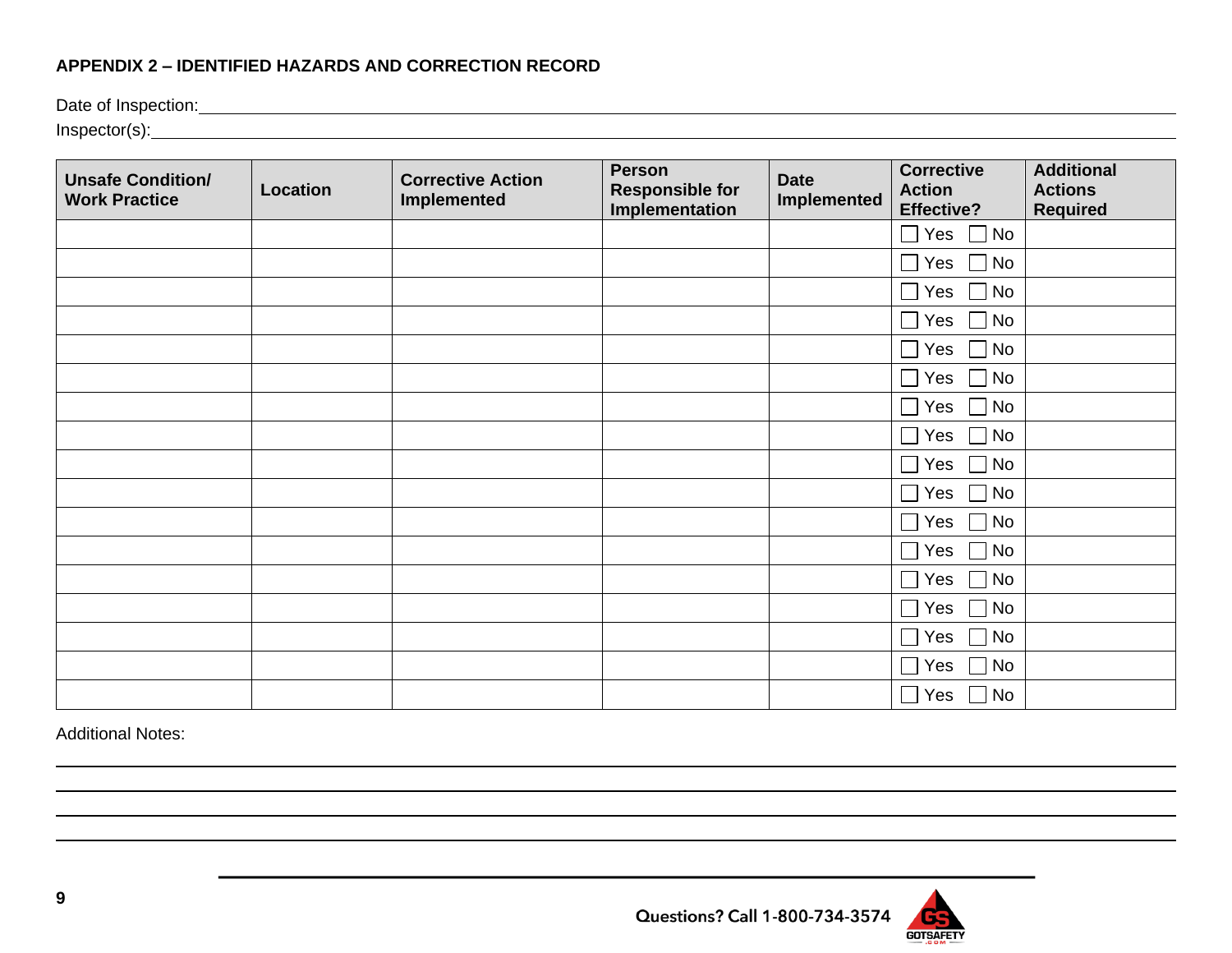# <span id="page-14-0"></span>**APPENDIX 3 – SUPERVISORY SAFETY MEETING**

| <b>Company Name:</b>                    |                             |
|-----------------------------------------|-----------------------------|
| Meeting Date: ____/____/_____           | Meeting Time: ___: ___AM/PM |
| Place of Meeting: ____________________  |                             |
|                                         |                             |
|                                         |                             |
| <b>Subjects Discussed:</b>              |                             |
|                                         |                             |
|                                         |                             |
|                                         |                             |
|                                         |                             |
|                                         |                             |
|                                         |                             |
|                                         |                             |
|                                         |                             |
|                                         |                             |
|                                         |                             |
|                                         |                             |
|                                         |                             |
|                                         |                             |
|                                         |                             |
|                                         |                             |
|                                         |                             |
|                                         |                             |
|                                         |                             |
|                                         |                             |
|                                         |                             |
| <b>Corrective Action Taken, if any:</b> |                             |
|                                         |                             |
|                                         |                             |
|                                         |                             |
|                                         |                             |
|                                         |                             |
|                                         |                             |
|                                         |                             |
|                                         |                             |
|                                         |                             |